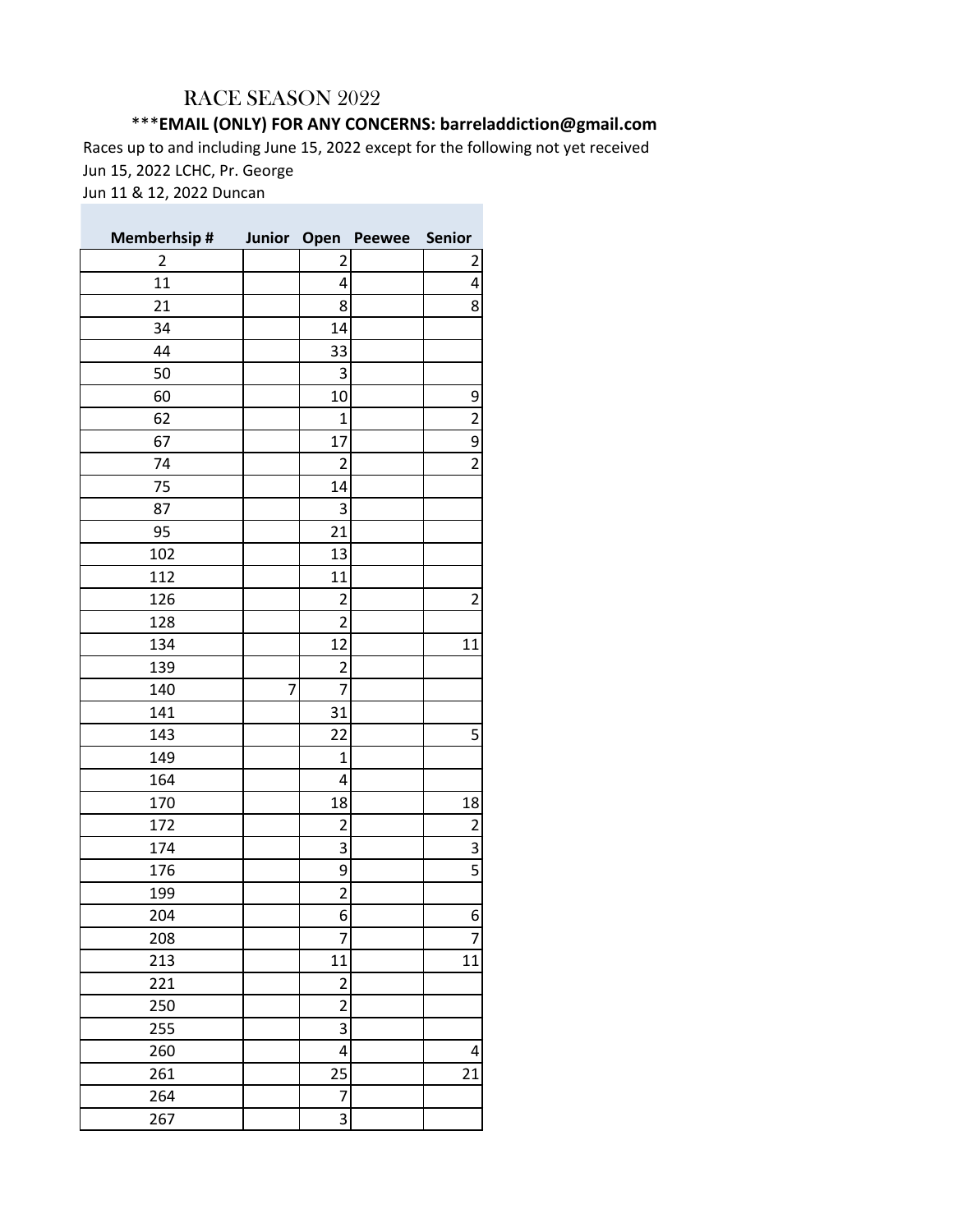| <b>Memberhsip#</b> | Junior | Open                           | Peewee | <b>Senior</b>  |
|--------------------|--------|--------------------------------|--------|----------------|
| 273                |        | 12                             |        | 11             |
| 274                |        | 4                              |        |                |
| 278                |        | 3                              |        |                |
| 279                |        | 4                              |        |                |
| 281                |        | 17                             |        | 17             |
| 290                |        | 49                             |        |                |
| 300                |        | 30                             |        |                |
| 302                |        | 10                             |        |                |
| 304                |        | 3                              |        |                |
| 323                |        | $\mathbf{1}$                   |        | $\mathbf 1$    |
| 329                |        | 3                              |        | 3              |
| 339                |        | $\mathbf{1}$                   |        |                |
| 350                |        | 12                             |        | 9              |
| 360                |        | $\mathbf{1}$                   |        |                |
| 384                |        | 6                              |        |                |
| 404                |        | 43                             |        | 25             |
| 406                |        | $\overline{c}$                 |        | $\overline{2}$ |
| 407                |        | 6                              |        |                |
| 412                |        | $\overline{\mathbf{4}}$        |        |                |
| 417                |        | 12                             |        |                |
| 418                |        | $\mathbf{1}$                   |        |                |
| 420                |        | 8                              |        | 8              |
| 432                |        | 37                             |        | 5              |
| 454                |        | $\mathbf{1}$                   |        |                |
| 458                |        | 10                             |        | 8              |
| 462                |        | $\overline{2}$                 |        | $\overline{2}$ |
| 472                |        | $\mathbf{1}$                   |        |                |
| 484                |        | 5                              |        | 5              |
| 487                |        | $\overline{7}$                 |        |                |
| 494                |        | $\mathbf{1}$                   |        |                |
| 510                |        |                                |        |                |
| 515                |        | $\mathsf{S}$<br>$\overline{2}$ |        | 4              |
|                    |        | 3                              |        |                |
| 516                |        | 14                             |        |                |
| 524<br>538         |        | $6 \overline{6}$               |        |                |
|                    |        | $\overline{c}$                 |        |                |
| 540                |        |                                |        |                |
| 548                |        | 8<br>3                         |        | 8              |
| 557                |        |                                |        |                |
| 562                |        | 9                              |        |                |
| 565                |        | 16                             |        |                |
| 576                |        | 8                              |        | 7              |
| 586                |        | 4                              |        |                |
| 611                |        |                                | 5      |                |
| 620                |        | 6                              |        |                |
| 621                |        | 14                             |        |                |
| 649                |        | 8                              |        |                |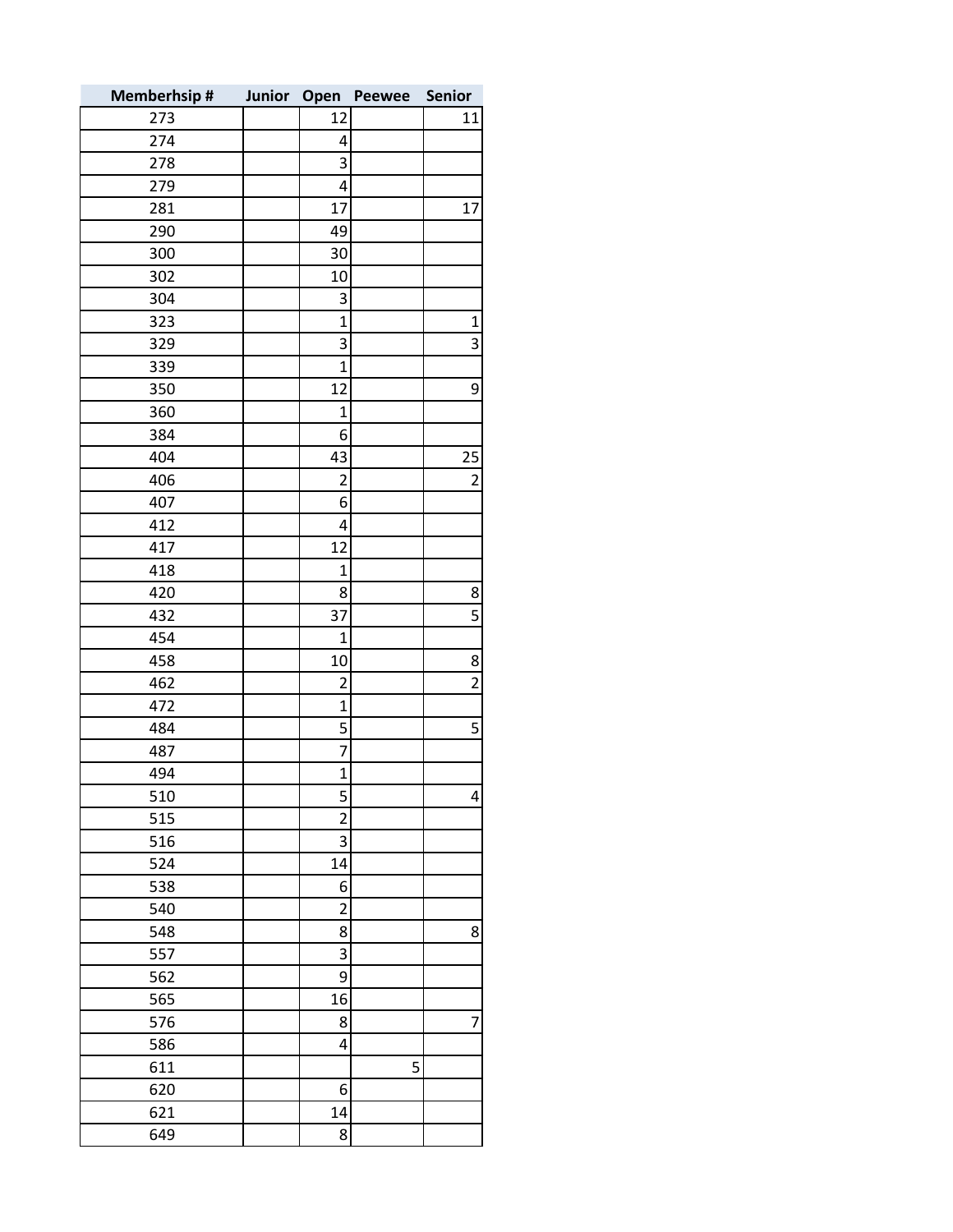| <b>Memberhsip#</b> |                |                         | Junior Open Peewee | Senior                  |
|--------------------|----------------|-------------------------|--------------------|-------------------------|
| 718                |                | 4                       |                    | 3                       |
| 727                | $\overline{2}$ | $\overline{2}$          |                    |                         |
| 729                |                | 3                       |                    |                         |
| 731                |                | 7                       |                    |                         |
| 732                |                | 3                       |                    | $\overline{\mathbf{c}}$ |
| 736                |                | $\overline{1}$          |                    |                         |
| 740                |                | $\overline{\mathbf{c}}$ |                    | $\overline{c}$          |
| 751                |                | 4                       |                    |                         |
| 765                |                | 12                      |                    |                         |
| 768                |                | 3                       |                    |                         |
| 773                |                | 3                       |                    |                         |
| 780                |                | 10                      |                    |                         |
| 781                |                | 6                       |                    |                         |
| 846                |                | 11                      |                    |                         |
| 847                |                | $\mathbf 1$             |                    |                         |
| 854                |                | 7                       |                    |                         |
| 857                |                | $\mathbf 1$             |                    |                         |
| 864                |                | $\overline{c}$          |                    |                         |
| 869                | 3              | 3                       |                    |                         |
| 874                |                | 3                       |                    |                         |
| 877                | $\overline{2}$ |                         |                    |                         |
| 881                |                | 8                       |                    |                         |
| 884                |                | 3                       |                    |                         |
| 898                |                | 6                       |                    |                         |
| 902                |                | 6                       |                    |                         |
| 908                |                | 6                       |                    |                         |
| 910                |                | 6                       |                    |                         |
| 911                |                | $\mathbf 1$             |                    |                         |
| 920                |                | 4                       |                    |                         |
| 937                |                | 14                      |                    |                         |
| 951                |                | 16                      |                    |                         |
| 952                |                | 8                       |                    | 8                       |
| 953                |                | 6                       |                    |                         |
| 967                |                | 6                       |                    |                         |
| 968                |                | 6                       |                    | 5                       |
| 980                |                | 7                       |                    | $6\vert$                |
| 994                |                | 6                       |                    |                         |
| 1014               |                | $\overline{c}$          |                    |                         |
| 1043               |                | 6                       |                    |                         |
| 1087               |                | $\overline{2}$          |                    |                         |
| 1092               |                | 10                      |                    |                         |
| 1109               |                | 12                      |                    |                         |
| 1122               |                | 3                       |                    |                         |
| 1133               |                | 4                       |                    |                         |
| 1135               |                | 11                      |                    |                         |
| 1145               |                | 7                       |                    |                         |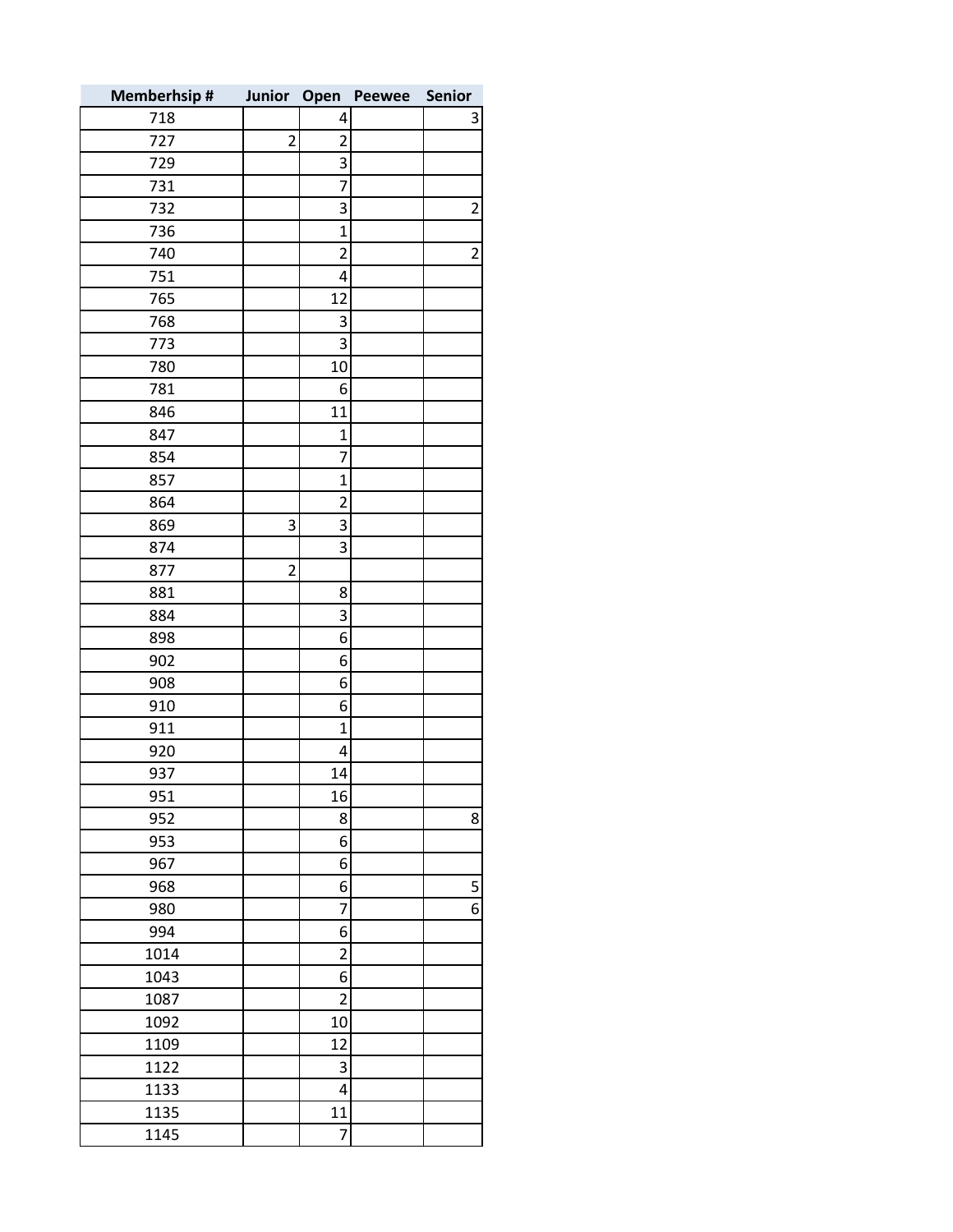| <b>Memberhsip#</b> | Junior Open    |                         | Peewee | Senior                  |
|--------------------|----------------|-------------------------|--------|-------------------------|
| 1151               |                | 5                       |        |                         |
| 1153               |                | $\mathbf 1$             |        |                         |
| 1172               |                | $\overline{7}$          |        | 7                       |
| 1173               |                | 13                      |        |                         |
| 1186               |                | 3                       |        |                         |
| 1207               |                | 5                       |        |                         |
| 1218               |                | 6                       |        |                         |
| 1224               |                | 4                       |        |                         |
| 1233               |                | $\overline{7}$          |        |                         |
| 1234               |                | $\overline{1}$          |        |                         |
| 1242               |                | 9                       |        | 9                       |
| 1255               |                | 9                       |        |                         |
| 1285               |                | 8                       |        |                         |
| 1320               | 12             |                         |        |                         |
| 1325               |                | 4                       |        |                         |
| 1329               |                | 4                       |        |                         |
| 1330               |                | $\mathbf 1$             |        |                         |
| 1339               |                | 8                       |        |                         |
| 1344               |                | 3                       |        |                         |
| 1355               |                | $\overline{2}$          |        |                         |
| 1356               |                | 3                       |        |                         |
| 1358               |                | 6                       |        |                         |
| 1367               |                | 10                      |        |                         |
| 1378               |                | 23                      |        |                         |
| 1379               |                | 13                      |        |                         |
| 1400               | $\mathbf{1}$   |                         |        |                         |
| 1402               |                | 10                      |        |                         |
| 1416               |                | 3                       |        |                         |
| 1447               | 6              | 6                       |        |                         |
| 1452               |                | 5                       |        |                         |
| 1462               |                | 10                      |        |                         |
| 1466               | $\overline{2}$ | 4                       |        |                         |
| 1471               | 3              | 3                       |        |                         |
| 1490               |                | 3                       |        |                         |
| 1491               |                | $\overline{\mathbf{c}}$ |        | $\overline{2}$          |
| 1497               |                | 9                       |        |                         |
| 1511               |                | 3                       |        |                         |
| 1515               |                | 8                       |        |                         |
| 1521               |                | 6                       |        |                         |
| 1544               |                | 8                       |        |                         |
| 1553               |                | 5                       |        |                         |
| 1556               |                | 12                      |        |                         |
| 1567               |                | 4                       |        | $\overline{\mathbf{3}}$ |
| 1584               |                | $\overline{2}$          |        | $\overline{2}$          |
| 1587               |                | 6                       |        |                         |
| 1588               | $\mathbf 1$    |                         |        |                         |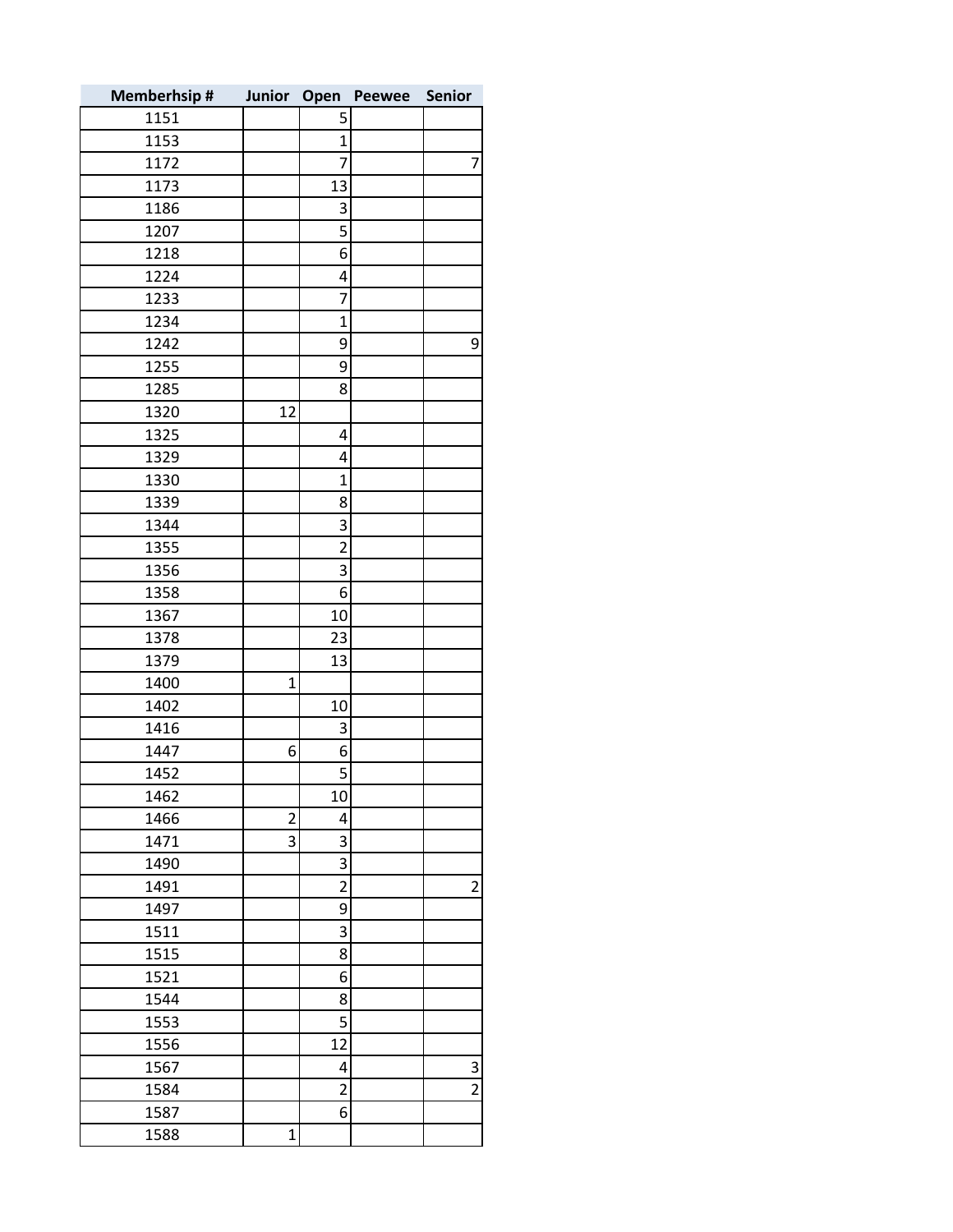| <b>Memberhsip#</b> | Junior Open |                | <b>Peewee</b> | Senior |
|--------------------|-------------|----------------|---------------|--------|
| 1591               |             | 6              |               |        |
| 1597               |             | $\overline{7}$ |               |        |
| 1599               |             | $\mathbf{1}$   |               |        |
| 1602               |             | 6              |               |        |
| 1606               |             | 10             |               | 10     |
| 1614               | 6           |                |               |        |
| 1623               |             | 6              |               | 5      |
| 1625               |             | 12             |               |        |
| 1627               | 12          | 11             |               |        |
| 1640               |             | 5              |               |        |
| 1643               |             | 14             |               |        |
| 1651               |             | 6              |               |        |
| 1653               |             | 10             |               |        |
| 1655               |             | 6              |               |        |
| 1663               |             | $\overline{2}$ |               |        |
| 1669               |             | 3              |               | 3      |
| 1679               | 9           | 6              |               |        |
| 1687               |             | 3              |               |        |
| 1688               | 3           |                |               |        |
| 1700               |             | 8              |               | 5      |
| 1712               |             | $\overline{7}$ |               |        |
| 1720               |             | 7              |               |        |
| 1727               |             | 12             |               |        |
| 1728               |             | 29             |               |        |
| 1732               |             | 4              |               |        |
| 1734               |             | 16             |               |        |
| 1735               |             | 13             |               |        |
| 1737               |             | 7              |               |        |
| 1740               |             | 20             |               |        |
| 1746               |             | 4              |               |        |
| 1748               |             | 15             |               |        |
| 1770               |             | 6              |               |        |
| 1771               |             |                | 4             |        |
| 1772               |             | 16             |               |        |
| 1778               |             | 17             |               |        |
| 1781               |             | 10             |               |        |
| 1787               |             | 3              |               |        |
| 1789               |             | 12             |               |        |
| 1806               |             |                | 3             |        |
| 1810               |             |                | 5             |        |
| 1815               | 4           |                |               |        |
| 1817               | 7           |                |               |        |
| 1818               |             |                | 7             |        |
| 1821               |             | $\overline{1}$ |               |        |
| 1826               |             | 8              |               | 8      |
| 1834               |             | 13             |               |        |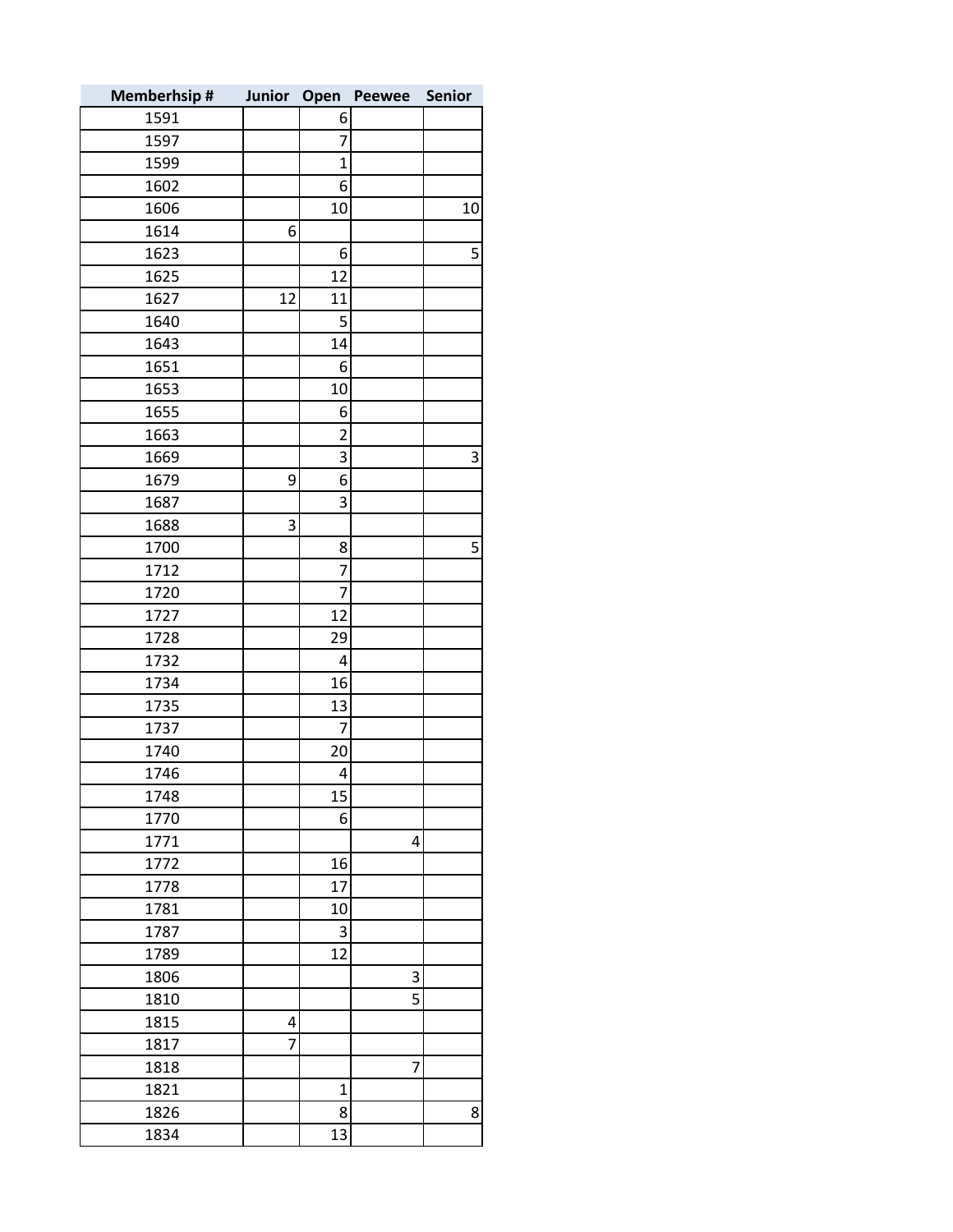| <b>Memberhsip#</b> | Junior Open    |                | Peewee | <b>Senior</b>           |
|--------------------|----------------|----------------|--------|-------------------------|
| 1841               |                | 2              |        |                         |
| 1851               | 30             | 46             |        |                         |
| 1855               |                | 2              |        |                         |
| 1859               |                | 3              |        |                         |
| 1870               |                | 3              |        |                         |
| 1871               |                |                | 7      |                         |
| 1872               |                |                | 7      |                         |
| 1874               |                | $\mathbf 1$    |        |                         |
| 1881               |                | 6              |        |                         |
| 1902               |                | 10             |        |                         |
| 1911               |                | 7              |        |                         |
| 1914               |                | 4              |        |                         |
| 1915               |                | 9              |        |                         |
| 1916               | 21             | 18             |        |                         |
| 1917               |                | 8              |        |                         |
| 1918               | $\overline{2}$ | $\overline{2}$ |        |                         |
| 1921               | 10             |                |        |                         |
| 1927               | 8              | 6              |        |                         |
| 1928               |                | 3              |        |                         |
| 1929               | 15             | 16             |        |                         |
| 1949               |                | $\mathbf 1$    |        | $\mathbf 1$             |
| 1950               |                | 35             |        | 11                      |
| 1954               |                | $\overline{2}$ |        |                         |
| 1958               |                | $\mathbf 1$    |        |                         |
| 1961               |                | $\overline{1}$ |        |                         |
| 1963               |                | 5              |        | 5                       |
| 1964               |                | $\overline{1}$ |        |                         |
| 1971               | 28             | 28             |        |                         |
| 1976               |                | $\mathbf 1$    |        |                         |
| 1982               |                | 5              |        |                         |
| 1983               |                |                |        | $\overline{\mathbf{c}}$ |
| 1984               |                | 11             |        |                         |
| 1991               |                | 11             |        |                         |
| 1993               |                | 4              |        |                         |
| 1997               |                | 14             |        |                         |
| 1998               | 6              |                |        |                         |
| 2000               |                | 9              |        |                         |
| 2004               |                | $\overline{1}$ |        |                         |
| 2005               |                | $\overline{1}$ |        |                         |
| 2006               |                | 10             |        | 9                       |
| 2010               |                |                | 3      |                         |
| 2011               |                | 11             |        |                         |
| 2013               |                | 9              |        |                         |
| 2015               | 6              |                |        |                         |
| 2016               |                | 9              |        |                         |
| 2019               |                |                | 5      |                         |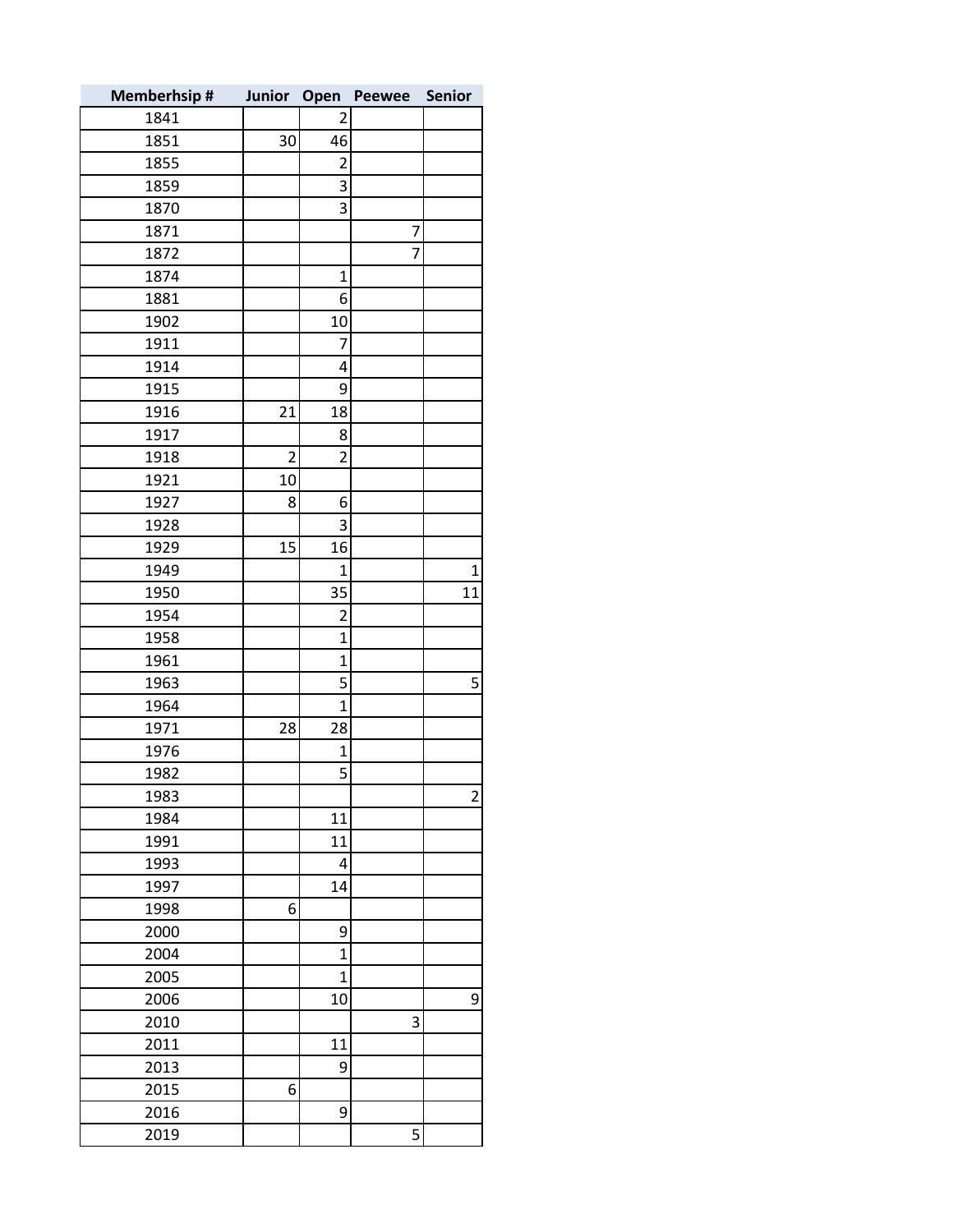| <b>Memberhsip#</b> | Junior Open    |                | <b>Peewee</b> | <b>Senior</b> |
|--------------------|----------------|----------------|---------------|---------------|
| 2023               | 8              | 2              |               |               |
| 2026               |                | 3              |               |               |
| 2028               |                | 3              |               |               |
| 2031               |                | 3              |               |               |
| 2033               | 4              |                |               |               |
| 2035               | 4              |                |               |               |
| 2037               |                | 9              |               |               |
| 2040               |                |                | 3             |               |
| 2043               |                | 5              |               |               |
| 2048               |                |                | 6             |               |
| 2049               |                | 15             |               |               |
| 2051               | 11             | 12             |               |               |
| 2052               |                | 18             |               | 19            |
| 2054               | $\overline{1}$ | 1              |               |               |
| 2060               |                |                | 7             |               |
| 2063               |                | 11             |               |               |
| 2077               |                | 6              |               |               |
| 2080               | 5              | 3              |               |               |
| 2081               |                |                | 7             |               |
| 2082               |                | 8              |               | 8             |
| 2083               |                | $\overline{2}$ |               |               |
| 2084               |                | 4              |               |               |
| 2086               | 3              | 3              |               |               |
| 2090               |                |                | 3             |               |
| 2107               |                | 6              | 1             |               |
| 2113               |                |                | 5             |               |
| 2116               | 13             | 13             |               |               |
| 2122               |                | 16             |               | 16            |
| 2123               |                | 3              |               |               |
| 2125               |                | 5              |               |               |
| 2136               |                |                | 8             |               |
| 2138               | 4              |                |               |               |
| 2142               | 6              | 9              |               | 3             |
| 2147               |                | $\mathbf{1}$   |               |               |
| 2149               |                | 6              |               |               |
| 2151               |                |                | 19            |               |
| 2152               |                |                | 12            |               |
| 2153               |                | 6              |               | 6             |
| 2158               |                |                | 5             |               |
| 2161               | 14             | 14             |               |               |
| 2165<br>2166       | 10<br>6        | 3              |               |               |
| 2167               |                | 4              |               |               |
| 2168               | $\overline{2}$ | $\overline{2}$ |               |               |
| 2169               | 5              |                |               |               |
|                    |                |                |               |               |
| 2170               |                | 3              |               |               |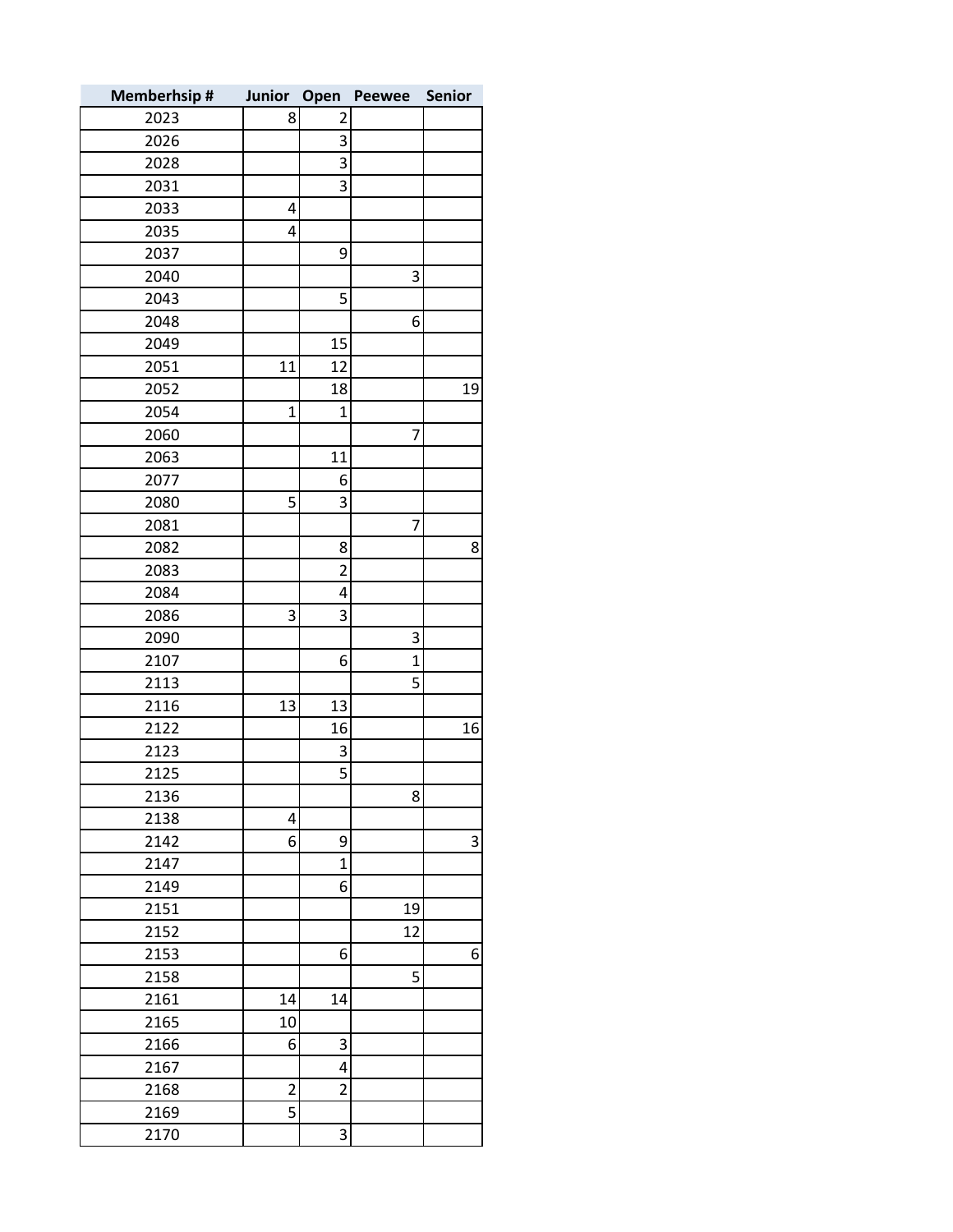| <b>Memberhsip#</b> | Junior Open    |                | Peewee         | Senior         |
|--------------------|----------------|----------------|----------------|----------------|
| 2175               | 15             | 12             |                |                |
| 2176               |                |                | 10             |                |
| 2178               | $\overline{c}$ | 3              |                |                |
| 2180               |                | $\overline{1}$ |                |                |
| 2181               | 6              | 6              | $\mathbf{1}$   |                |
| 2182               |                |                | 3              |                |
| 2186               |                | 9              |                |                |
| 2187               |                | 6              |                |                |
| 2189               | $\overline{7}$ | $\overline{2}$ |                |                |
| 2190               | $\overline{1}$ | 5              |                | 4              |
| 2191               |                |                | 6              |                |
| 2192               |                |                | 4              |                |
| 2193               | $\mathbf 1$    |                |                |                |
| 2201               | 8              | 5              |                |                |
| 2204               | 5              |                |                |                |
| 2205               |                | 11             |                |                |
| 2206               |                |                | 5              |                |
| 2207               |                |                | 5              |                |
| 2209               |                | 9              |                |                |
| 2210               |                | 24             |                |                |
| 2211               |                |                | 4              |                |
| 2213               |                |                | 1              |                |
| 2214               |                | 12             |                |                |
| 2215               |                |                | 16             |                |
| 2216               | 6              | 9              |                |                |
| 2219               |                |                | 4              |                |
| 2220               |                | $\mathbf 1$    | 4              |                |
| 2221               | 12             | 10             |                |                |
| 2222               |                |                | 28             |                |
| 2223               |                |                | 9              |                |
| 2225               |                | 12             |                |                |
| 2226               |                |                | 6              |                |
| 2227               |                | $\mathbf{1}$   |                |                |
| 2228               | 9              |                | 4              |                |
| 2229               |                |                | $\overline{2}$ |                |
| 2230               |                |                | 3              |                |
| 2231               | 6              |                |                |                |
| 2233               | 4              |                |                |                |
| 2235               |                | $\overline{2}$ |                |                |
| 2236               |                | $\overline{2}$ |                | $\overline{2}$ |
| 2237               |                | 10             |                |                |
| 2238               |                | 10             |                |                |
| 2239               |                | 4              |                |                |
| 2240               |                | $\overline{7}$ |                |                |
| 2242               |                | $\overline{2}$ |                |                |
| 2244               |                | $\overline{1}$ |                |                |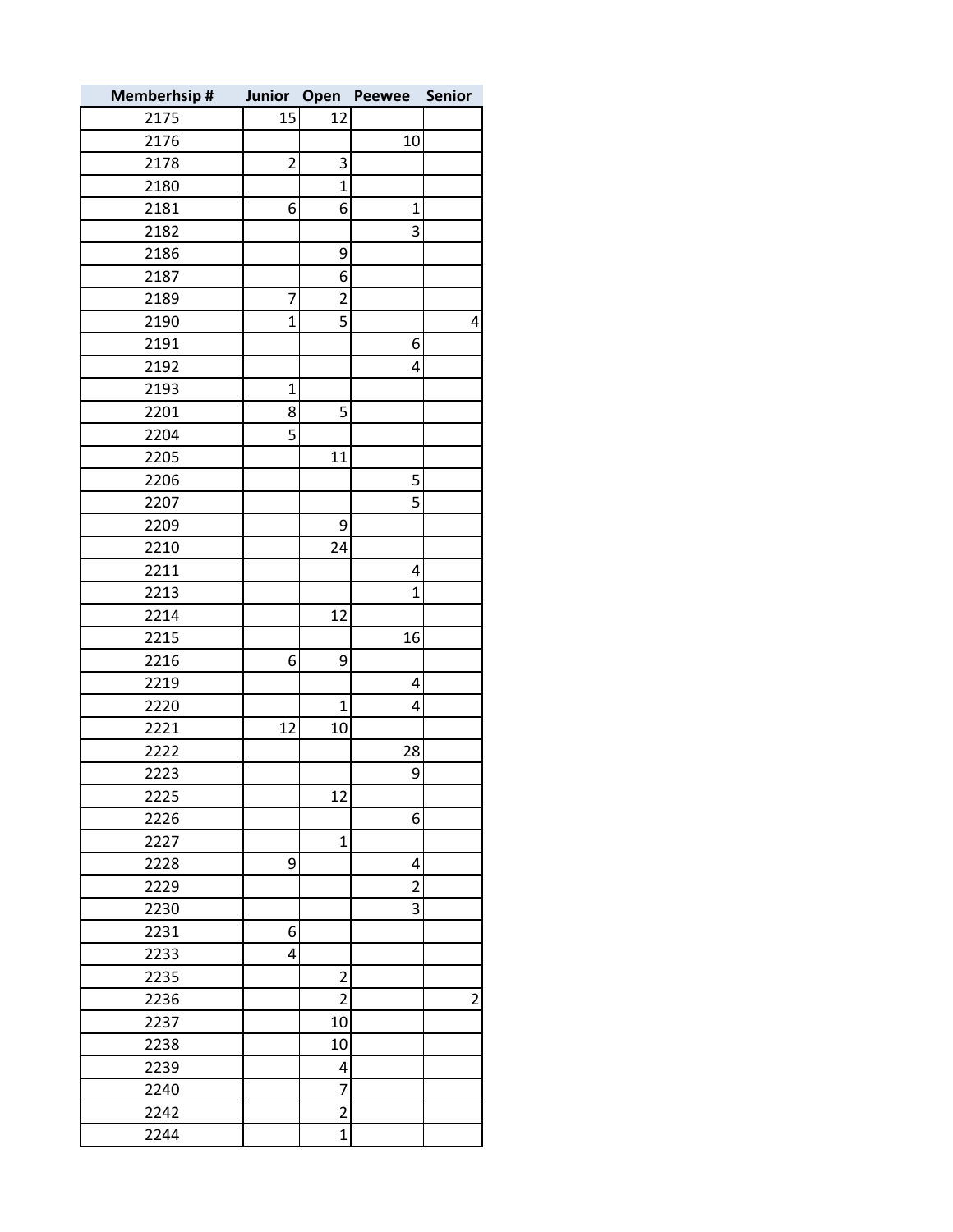| <b>Memberhsip#</b> | Junior Open    |                | Peewee         | Senior |
|--------------------|----------------|----------------|----------------|--------|
| 2245               |                | 9              |                |        |
| 2248               | $\mathbf 1$    |                | 5              |        |
| 2249               | $\overline{1}$ |                | 5              |        |
| 2250               |                | $\overline{c}$ |                |        |
| 2251               |                |                | 8              |        |
| 2252               | 1              |                |                |        |
| 2253               | 5              | 4              |                |        |
| 2254               | 3              | 3              |                |        |
| 2255               |                |                | 5              |        |
| 2256               |                |                | 3              |        |
| 2257               |                | 3              |                | 2      |
| 2258               |                | 3              |                |        |
| 2259               | 3              | 3              |                |        |
| 2260               |                |                | $\overline{c}$ |        |
| 2261               |                |                | $\overline{2}$ |        |
| 2262               | $\overline{c}$ |                |                |        |
| 2263               |                |                | 3              |        |
| 2264               |                | 6              |                | 6      |
| 2265               |                | 6              |                |        |
| 2267               | $\overline{c}$ |                |                |        |
| 2268               | $\overline{1}$ |                |                |        |
| 2269               |                | 6              |                |        |
| 2270               | $\overline{c}$ |                |                |        |
| 2271               | 6              |                |                |        |
| 2272               |                |                | 6              |        |
| 2273               | 4              |                |                |        |
| 2274               |                |                | 7              |        |
| 2276               |                |                | 4              |        |
| 2277               |                |                | 4              |        |
| 2278               | 3              |                |                |        |
| 2279               |                |                | 4              |        |
| 2280               |                |                | 3              |        |
| 2281               | 4              |                |                |        |
| 2282               | $\mathbf{1}$   |                |                |        |
| 2285               |                |                | 6              |        |
| 2286               | 3              |                |                |        |
| 2287               |                |                | 7              |        |
| 2288               |                |                | $\overline{7}$ |        |
| 2290               | 4              |                |                |        |
| 2291               |                |                | $\overline{2}$ |        |
| 2292               | $\mathbf{1}$   |                |                |        |
| 2293               |                |                | 3              |        |
| 2294               |                | $\overline{2}$ |                |        |
| 2295               |                |                | 4              |        |
| 2296               |                | 10             |                |        |
| 2297               |                | 5              |                |        |